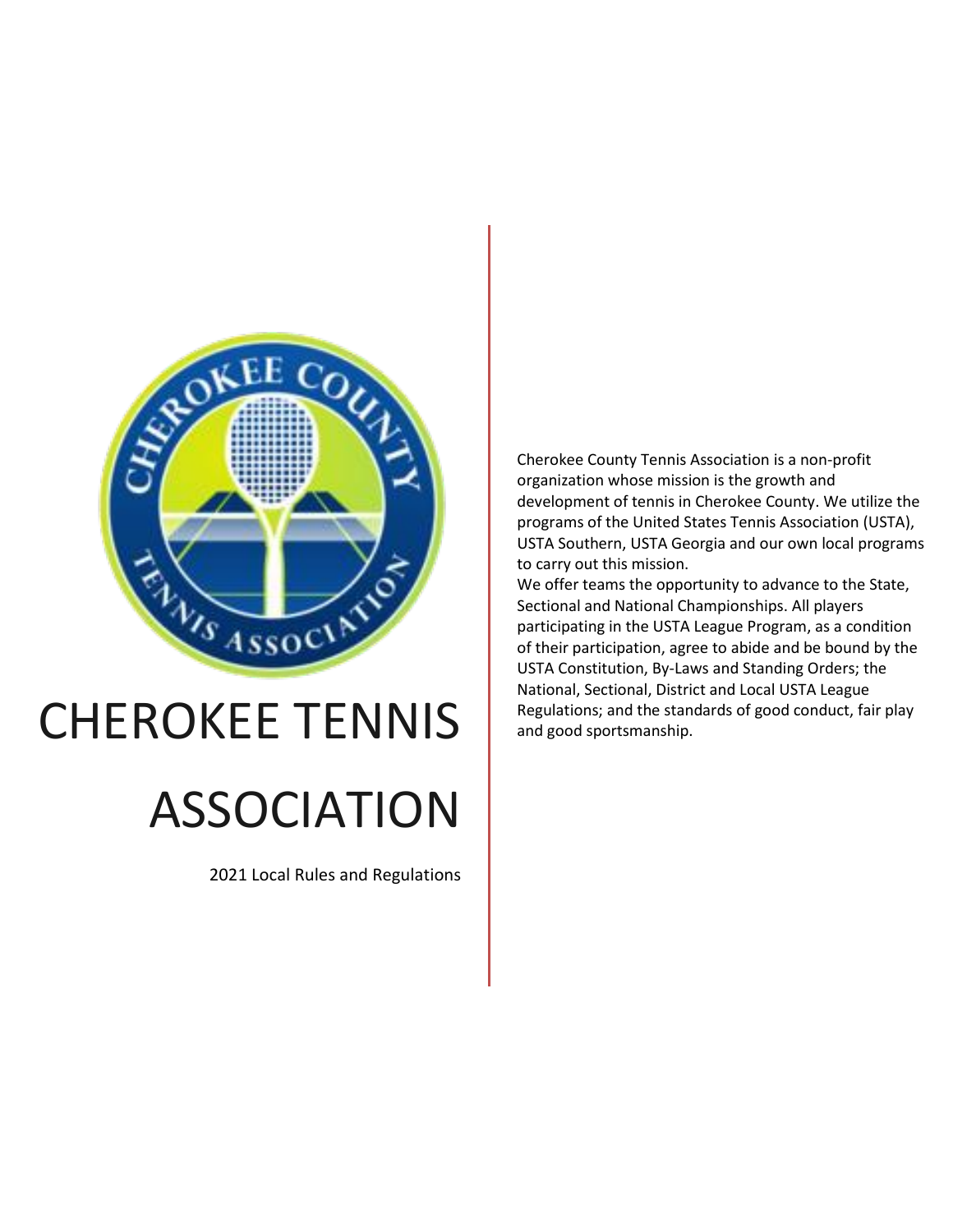

# **Cherokee County Tennis Association**



### **Adult Local League Rules and Regulations**

## **2021 Championship Year**

Updated 7/8/2021

#### [www.cherokeetennis.org](http://www.cherokeetennis.org/) **THISDOCUMENTMUSTBEPRESENTATALLLEAGUEMATCHES**

The Cherokee County Tennis Association's purpose for USTA League Tennis is to promote league play, in a team format, for men and women at established ratings of the National Tennis Rating Program (NTRP).

#### **I. Regulations**

The Cherokee County Tennis Association (CTA) agrees to the league tennis rules and regulations of USTA National, USTA Southern, and USTA Georgia as published. In addition, the Cherokee County Tennis Association also sets forth the following rules to apply to local team matches.

This document and all references contained within constitute the general rules and regulations as defined by the Cherokee County Tennis Association for tennis play within the membership. Where not specifically covered within this document, play shall be in accordance with the current rules of play as defined by USTA National, USTA Southern and USTA Georgia. All players and teams have the responsibility of playing within the Rules of Tennis and the principles of The Code.

In situations not covered or provided for within these general rules and outside the responsibility of the leagues program, the Local League Coordinator and the Cherokee County Tennis Association board of directors shall have the authority to take the necessary actions, make the necessary rulings or to impose the appropriate penalties.

#### **Tennislink is the official system for registering teams, obtaining schedules, reporting scores and providingstandings. [\(http://tennislink.usta.com/Leagues/\)](http://tennislink.usta.com/Leagues/))**

#### **II. Eligibility - TEAMS**

- A. Teams must play out of facilities within the geographic boundaries of Cherokee County Tennis Association, namely**, within Cherokee County**.
- B. Facilities must have a minimum of two courts at one site. For leagues starting after 6:00 PM, courts must be lighted. Restroom facilities at a reasonable distance must be provided.
- C. Each team shall identify and reserve its home courts. The "HOME" team must guarantee a minimum of 2 courts, with the same surface for league play. The "HOME" team pays any court fees.
- D. All teams should have at least enough players to field a line-up if everyone is available. For example, a team in a league that plays 2 singles and 3 doubles positions should have a minimum of 8 players. A team in a league that plays 3 doubles positions should have a minimum of 6 players.
- E. Teams must register the required number of players to field a team by the initial roster deadline or they will not be included the schedule.
- F. Teams must play at the level of the highest rated player on the team.
- G. All teams **must be registered in USTA Cherokee**. **Do not** register your team in USTA Atlanta. If there are not enough teams to form a league, teams will have the opportunity to play in the USTA Atlanta leagues.

#### **III Eligibility – PLAYERS**

A. Players must be current USTA members in good standing through the local league season, including local play-offs. Each team member must pay local league fees, as applicable.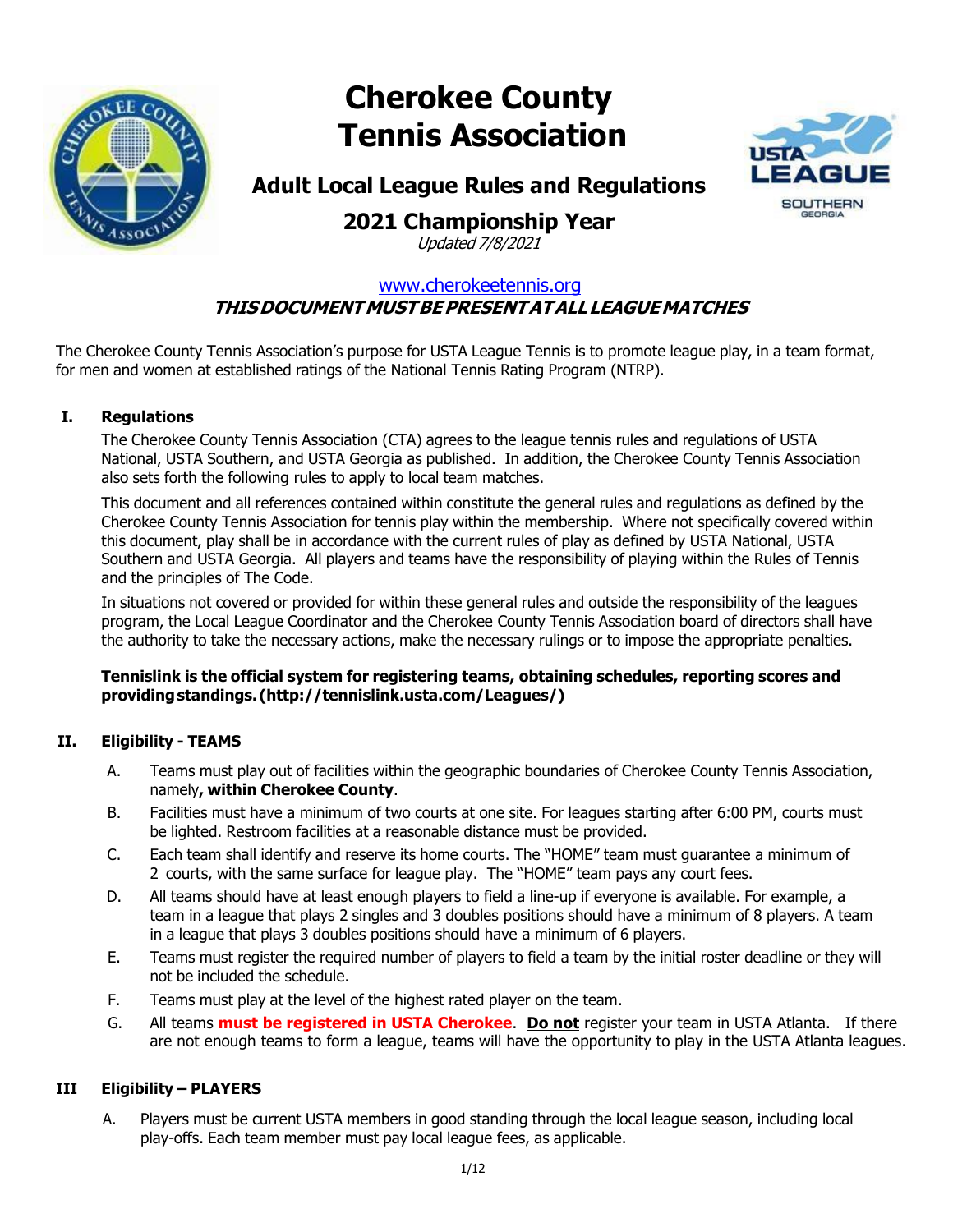- B. All players shall have reached the minimum age for the league in which they wish to play prior to or during the calendar year in which such player participates in their first local league match.
- E. The National Tennis Rating Program (NTRP) is the official system for rating levels of competition for USTA League.
- F. New or returning players without a current computer rating must self-rate using the self-rating form on Tennis Link, and following the guidelines set forth by the USTA. Failure to provide accurate information will subject the player and/or captain to sanctions and disqualifications.
- G. Players must play at or above their current computer rating, but cannot play more than one level above their rating (3.0 rated player may play 3.0 or 3.5, but cannot play 4.0). Teams in leagues designated "+", such as 5.0+, may have two players rated at the next higher level on their roster. Teams in such "+ leagues" which play 3 lines may have one player rated at the next level in the lineup; teams playing 4 or 5 lines may have two higher rated players in the lineup.
- H. Additional players may be added throughout the regular season (round robin), up until midnight the night prior to the last scheduled match. No addition of players will be allowed for playoffs. The player's name must be listed on the team roster, as shown on TennisLink, prior to participation in any team match.
- I. In the event of matches rescheduled due to inclement weather, a player can be added prior to their participation in a match.
- J. There is no restriction to the number of players on a roster.
- K. If any Adult 18 & Over or Adult 40 & Over Division consists of only two teams in a level of play, each team must *maintain* its roster with at least 40 percent of its players at the designated NTRP level of play.
- L. Players may play on more than one team within the Cherokee Tennis Association League as follows:
	- A player may play on a weekday and a business team at the same NTRP level
	- A player may play on a weekday and a business team at different NTRP levels
	- A player may play at two different NTRP levels
- M. Playing on teams at different NTRP levels may increase the player's risk of being disqualified.
- N. If a player successfully appeals their rating after registering for their team, they must notify their LLC to have the rating adjusted on their roster. Until the appealed rating is reflected on the roster, the player must play with the rating they registered with.

#### **IV. Captains: Team Registration Responsibilities**

- A. The captain should read and be familiar with the rules and regulations of USTA National, USTA Southern, USTA Georgia and Cherokee Tennis Association.
- B. It is the captain's responsibility to have each team member read and understand current local league regulations before they participate in a match.
- C. Team Registration Each season captains MUST establish a team number through Tennis Link by the designated date. The Local League Coordinator has the discretion to make changes to deadlines as he/she determines necessary.
- D. Team captains must provide a current email address to receive all information pertaining to the league during the season. If the captain does not utilize e-mail then the captain must designate a player on the team as co-captain in order to receive e-mail information. **Email will be the predominant way of communication between the coordinator and the captain.** Captain must also provide a current phone number when creating the team in TennisLink.
- E. Once a player has played a match for a team, they cannot be removed from that TennisLink roster.
- F. To generate a computer rating, a player must have played three times during the year's rating period (usually November  $1<sup>st</sup>$  – October  $31<sup>st</sup>$ )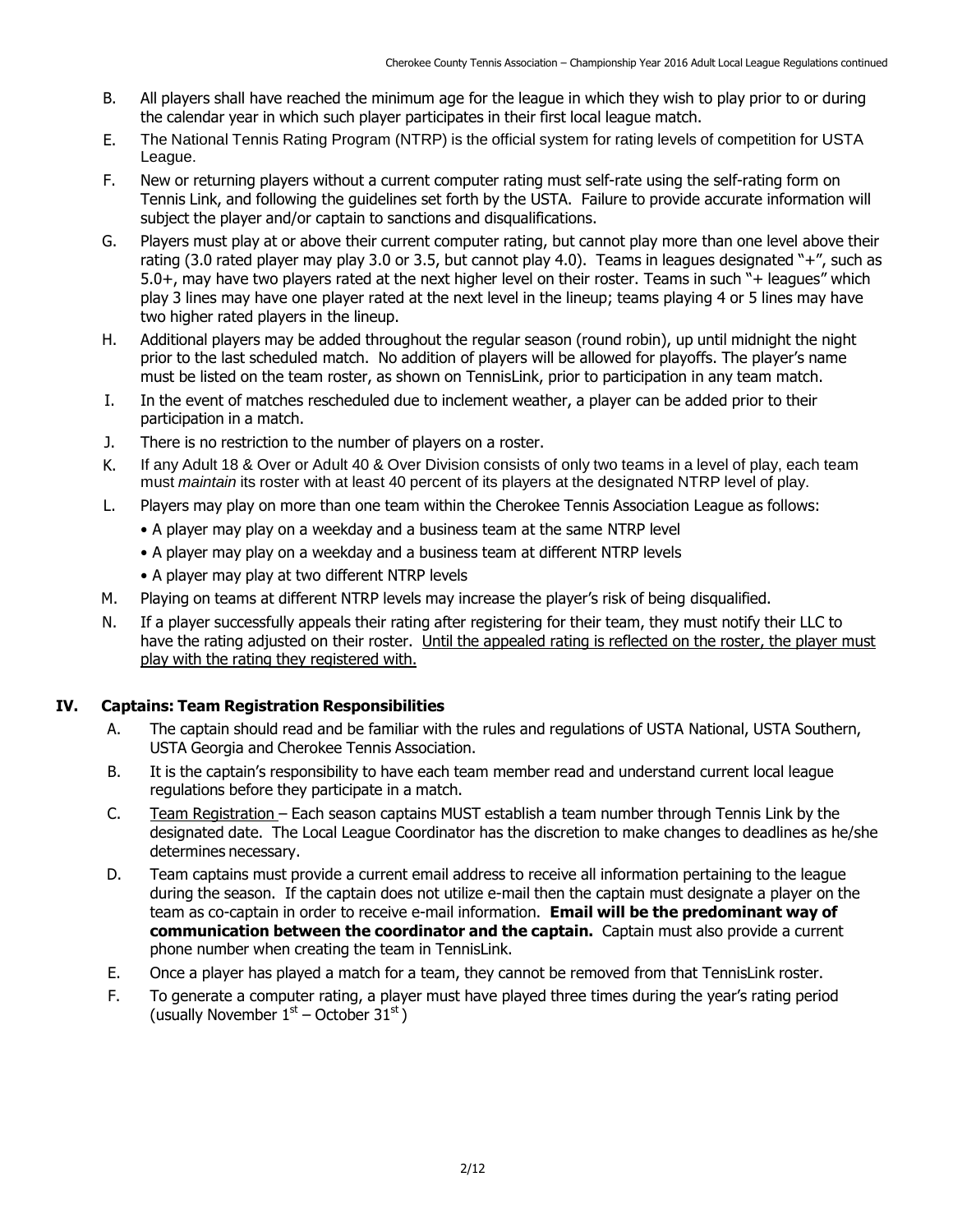#### **V. Captains: Preparing Lineups and scheduling matches**

- A. Any player may play any position at any time. There are no restrictions on the movement of the players from position to position, week to week. Exception: a higher rated player playing on a "+" team must play in the 1 position, either doubles or singles. Two such players may play together at 1 doubles if there are four or five lines.
- B. The Home team captain should contact the visiting team captain **3 days prior** to a scheduled match to make final arrangements for the match, including the number, surface type, and location of courts (or alternate courts in case of inclement weather). Visiting captains must field teams for the minimum number of courts required**.**
- C. If the captain listed on the schedule will not be present at the match he/she should notify the opposing captain the name of the person who will be acting captain, and provide the opposing captain with the phone number for the acting captain.
- D. If the home team cannot provide two courts at the home team facility, the visiting team has the first option of supplying courts for the match. If the visiting team is unable to provide courts, the responsibility reverts to the home team and must be within a reasonable distance. This includes playoff matches and matches re-scheduled due to inclement weather.

#### E. **If both captains agree:**

- 1. It is acceptable to use more than two courts at a time.
- 2. The team match or individual match may be changed to an earlier or later start time on the same scheduled day. If scheduling at a later time on the same day the coordinator must be notified.
- 3. The team match or individual match may be changed to an earlier day and time during the regular season schedule (coordinator must be notified).

Once an agreement has been made, all participants must be present at match time, or forfeit. Forfeits may notbe called if additional courtsbecome available and their usewas notagreedupon beforehand.

F. The captains may agree on the order of play. However, if no prior agreement is made then the order of play will be: #1 singles and #1 doubles at the scheduled start time; #2 singles and #2 doubles must be present one hour later, and #3 doubles must be present two hours after the scheduled start of the match. Unless agreed otherwise by both captains, #2 singles will take the first available court.

| <b>Format</b>                                 | <b>Start time</b>                             | $+1$ hr               | $+2$ hrs |
|-----------------------------------------------|-----------------------------------------------|-----------------------|----------|
| 2 sing, 3 dbls 1 sing, 1 dbls                 |                                               | $2 \sin g^*$ , 2 dbls | 3 dbls   |
|                                               | $\vert$ 1 sing, 4 dbls $\vert$ 1 sing, 1 dbls | 2 dbls, 3 dbls        | 4 dbls   |
| $\vert$ 1 sing, 2 dbls $\vert$ 1 sing, 1 dbls |                                               | 2 dbls                |          |
| 3 dbls                                        | 1 dbls, 2 dbls                                | 3 dbls                |          |

\*Unless agreed otherwise by both captains, #2 singles will take the first available court.

- G. If you know you must forfeit one or more positions at the start of the match, follow the guidelines stated in the USTA Regulations handbook. You must forfeit from the bottom of the line-up e.g. either  $#2$ singles, both singles or #3 doubles. In the case of 2.5 and 5.0 leagues, you can forfeit either the #1S or the #2D.
- **H. Once a captain notifies an opposing captain in writing via email or text that a line(s) will be defaulted in their match, the default stands even if the team finds players prior to the start of the match. The only exception to this rule is during a rainout. See VII – A – 4.**
- I. Any Cherokee team involved in a USTA League State, Sectional or National Championship, regardless of the league, may request from their opponent consideration in rescheduling their Cherokee Tennis Association (USTA League) regular season matches prior to the originally scheduled date of the match. **Please refer to VII – B.**
- J. Cherokee County Tennis Association currently offers the following Adult leagues and seasons: Summer and Winter: Adult 18 & Over, Men, Weekday Women and Business Women Spring and Fall: Combo Doubles 18 & Over, Mixed Doubles 18 & Over, and Mixed Doubles 40 & Over Adult 40 & Over will be offered and added to the schedule as soon as enough teams/players are recruited
- K. Schedule and Days of Play (always refer to your tennislink schedule)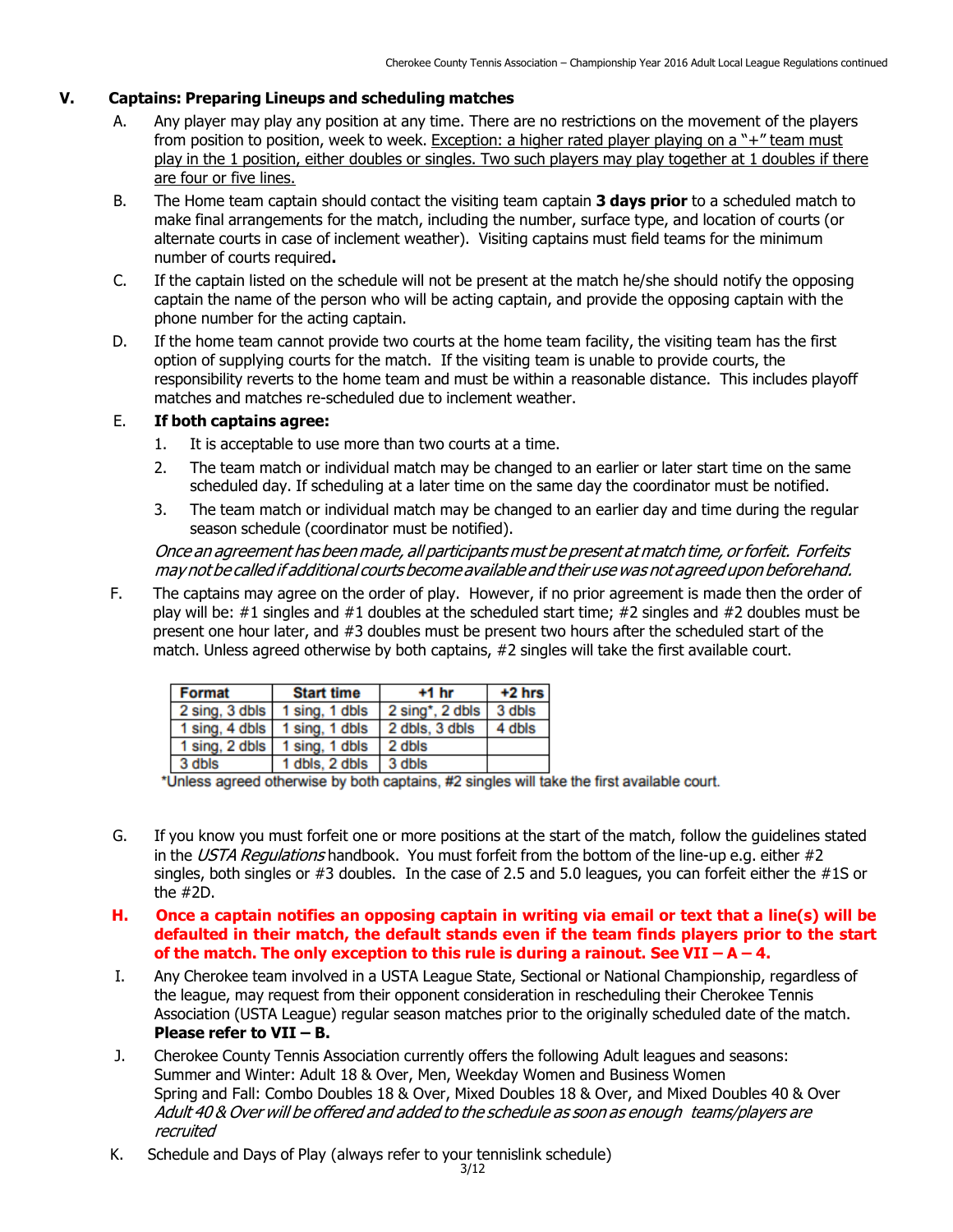Cherokee County Tennis Association – Championship Year 2016 Adult Local League Regulations continued

- Men play Saturdays at 9:00 AM in the winter and Sundays at 4:30 PM in the summer
- Business Women play Saturdays at 1:00 PM in the winter and Sundays at 12:30 PM in the summer
- Weekday Women Play Thursdays at 9:30 AM in the winter and Thursdays at 9:00 AM in the summer
- Mixed Doubles Play Fridays at 7:00 PM in the spring and fall *\*Flex League*
- Combo Doubles Business Women Play Mondays at 7:00 PM in the spring and early fall. *\*Flex League*
- Combo Doubles Men Play Sundays at 5:30 PM in the spring and early fall. *\*Flex League*
- Combo Doubles Weekday Women play Wednesdays at 9:30 AM in the spring and fall. *\*Flex League*
- Tri-Level Wednesday at 7:00 PM in spring and fall. *\*Flex League*

\*Flex League – Matches can be played at the scheduled time but if both teams/players agreed, they can play at a different date but no later than Sunday 7:00 PM of the match week. Rain makeup rules apply.

#### **The Dayof play and seasons for theAdult 40 & Over league is yet to be defined and will be published on [www.cherokeetennis.org](http://www.cherokeetennis.org/) before registration for the season opens.**

- L. FORMAT: Leagues in the Cherokee Tennis Association will play the following Team Match and Individual Match formats: The team that wins the majority of individual matches will receive a point.
	- 1. Adult 18 & Over (Men, Business Women and Weekday Women) will play 2 lines of singles, 3 lines of doubles, best two of three full sets
	- 2. Mixed 18 & Over will play 3 lines of doubles, best two of three sets with a 10 point match tie break in lieu of a 3<sup>rd</sup> set.
	- 3. Southern Combo Doubles 18 & Over will play 3 lines of doubles, best two of three sets with a 10 point match tie break in lieu of a 3<sup>rd</sup> set.
	- 4. Tri-Level Doubles will play 3 lines of doubles, best two of three sets with a 10 point match tie break in lieu of a 3rd set.

#### **The format of play and scoring for the 40 & Over is yet to be definedand will be published on [www.cherokeetennis.org](http://www.cherokeetennis.org/) before registration for the season opens.**

#### M. Option to play a 10 point tie break in leagues with a format of best 2 out of 3 full sets

Each position may, before each individual match begins, decide on the following options for the third set: (1) Play a complete third set OR

(2) Play a match tiebreak in lieu of a third set.

A match tiebreak is won by the first team to win 10 points with a margin of 2. Agreement must be reached by all 4 players (2 players for singles) or the format cannot be changed and a full third set will be played. If option 2 is chosen, there will be no break taken after the second set, no coaching is allowed, and play is continuous (a 2-minute break is allowed between sets, including the second set and a match tiebreak). At the beginning of the tiebreak, the players may change the serving order and partners may change side (ad or deuce) where they receive. **The "tiebreak set" will be recorded as 1-0 for the winner and "Timed Match" selected in TennisLink rather than "Completed".**

N. Format and Scheduling Changes can be made at the Local League Coordinator's discretion if agreed upon by all captains in the flight.

#### **VI. Captains: Match Day Responsibilities**

- A. Each team **must** identify and reserve its home courts. The home team must guarantee a minimum of 2 courts, with the same surface for league play.
- B. Team captains must simultaneously exchange complete line-ups **BEFORE** the scheduled match time. Tennislink scorecards are recommended but not mandatory. Please make sure you use the name and last name registered in tennislink when writing your line-ups.

If a captain is missing a player, but in good faith believes the player will arrive before the 15 minute default time, the lineup must still be exchanged at the scheduled time.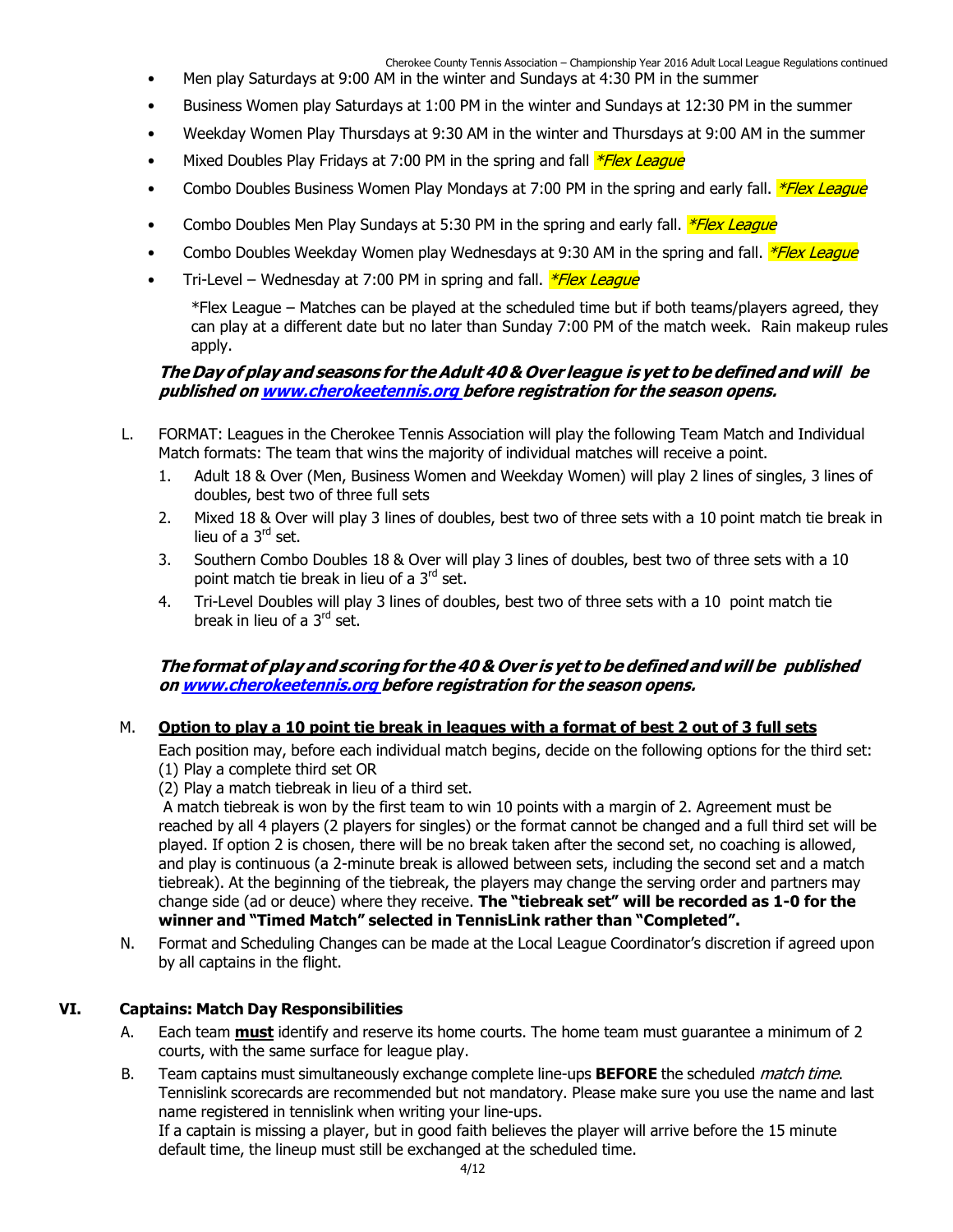**Comment: Ifa teamwillnotprovideawrittenlineup withinthedefault time, theopposing teammay claima default of thepositions thatwere to start first. The remainingpositions may play at thenext scheduledtime(s),providedawrittenlineuphasnowbeen exchanged**.

- C. Once the Teams exchange lineups no movement of players is allowed, with the exception of matches rescheduled due to inclement weather. Two players already in the lineup will play together in the higher position when both of their partners do not show in order to avoid two defaults.
- D. The HOME Team must furnish one unopened can of USTA approved yellow balls for each individual match.
- E. No Ball Exchange. **The home team provides the balls tobeusedfor thematch.**
- F. For each team match, a majority of individual matches must actually be played in order to constitute a valid team match. CCTA will follow State Regulation 2.01C(2) regarding what action will take place when the combination of individual match defaults given by the two teams in the team match results, or would result, in a situation where the majority of the individual matches would be not played (not a "valid" team match). As follows:

The first course of action would be for both captains to agree on what individual matches, based on the number of players present, or to be present, can be played to constitute a valid team match. Once that is determined, both captains will re-exchange scorecards.

If both captains cannot come to an agreement on what lines will be played to constitute a valid team match, based on the number of players present, or to be present, then the following individual matches will be assigned in sequential order to be played:

| <b>Format</b>        | <b>Required Matches in sequential</b><br>order                                           | Minimum # of Players<br><b>Required for Each Team in</b><br><b>Valid Team Match</b> |  |  |
|----------------------|------------------------------------------------------------------------------------------|-------------------------------------------------------------------------------------|--|--|
| 2 singles, 3 doubles | #1 and #2 singles, and #1 doubles<br>(priority); #2 doubles if enough<br>players present | 4                                                                                   |  |  |
| 1 singles, 4 doubles | #1 singles, #1 and #2 doubles<br>(priority); #3 doubles if enough<br>players present     | 5                                                                                   |  |  |
| 2 singles, 2 doubles | #1 singles and #2 singles and #1<br>doubles (priority)                                   | 4                                                                                   |  |  |
| 1 singles, 3 doubles | #1 singles and #1 doubles #2<br>doubles (priority)                                       | 5                                                                                   |  |  |
| 1 singles, 2 doubles | #1 singles and $#1$ doubles                                                              | 3                                                                                   |  |  |
| 3 doubles            | $#1$ and $#2$ doubles                                                                    | 4                                                                                   |  |  |

If a team shows up without the minimum number of players required for the team match based on the number of players present, or to be present, it will be a full team default in favor of the opponents.

- G. Defaults:
	- 1. The 15-minute default clock begins at the scheduled match time, when a court is available and a player has not arrived. A player that is late but within the 15 minutes default time is entitled to a full 10 minute warm up.
	- 2. When a player does not show up within the 15-minute default time, or a player becomes ill or injured during warm up and there is no substitute available, only the affected position is defaulted. Players already listed in the lineup cannot be moved to another position. However two players already in the lineup will play together in the higher position when both of their partners do not show in order to avoid two defaults. If players agree to play the match after the default time, the match result stands. No default may be claimed after the fact.
	- 3. If a substitute player, not already in the lineup, is available within the 15 minute default time, then that player may substitute for an absent, sick or injured player, at the affected position ONLY. If a substitution is made during the warm-up, the substitute player is entitled to a 10-minute warm up.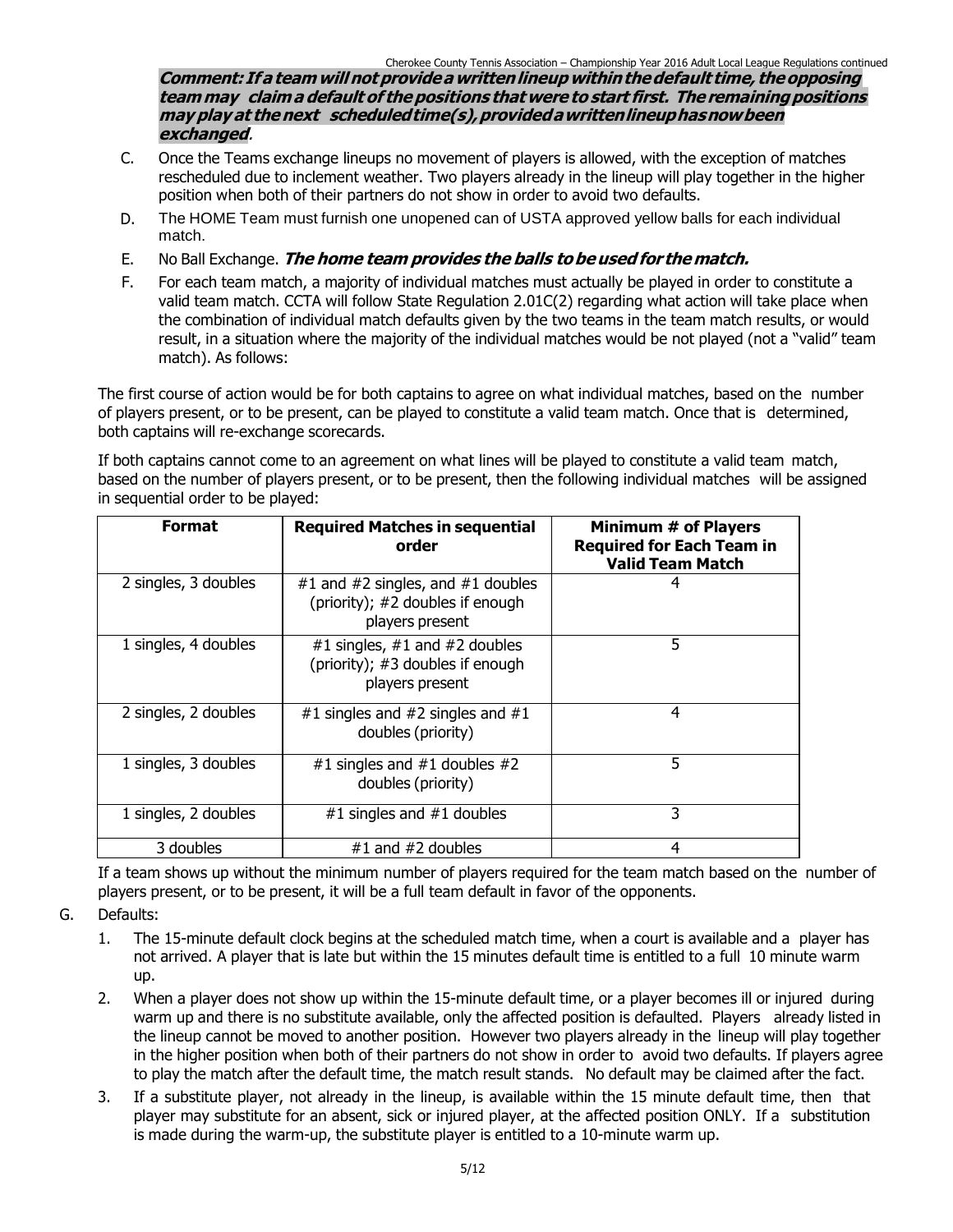#### Cherokee County Tennis Association – Championship Year 2016 Adult Local League Regulations continued A substitute cannot be used if <sup>a</sup> player originally listed on the line up arrives at the match and no longer wishes to play or has time to play

- H. Players should be ready to take the court when the previous match is finished. For example, if a match begins at 9:00 am and ends at 9:45 am, default time for the next match on that court is 10:15 am, since 10:00 am is the scheduled time of the next match. If the first match ends at 10:20 am, then players must take the court immediately since the next time slot players must have been available at 10:00 am. Captains should communicate and agree ahead of time which positions will take the court and in which order. If the captains cannot agree, refer to Regulation V.F.
- I. A team point will be awarded to the team who wins the majority of the individual matches.
- J. If a team forfeits an entire team match for any reason the team may be removed from competition immediately. If removed, then all matches that team has played or matches to be played shall be null and void. If all teams in contention for the playoffs have already played the forfeiting team in good faith, the matches stand as played. The forfeiting team may be placed on probationary watch or not permitted to play as a team the following season.
- K. Water must be furnished for matches, but the Cherokee Tennis Association encourages the home team to provide "refreshments and snacks."
- L. If during the match it is discovered that a player is on the wrong court in an individual match during the first **game**, then the players are to go to the correct courts and begin their matches over (example: line 1 players start play with the opponent's line 2 players). All matches affected MUST still be in the first **game**. If the discovery occurs after the first **game** is completed, the matches will be completed as started and count as matches played in good faith. Both scorecards should then be adjusted, leaving the names of the home team unchanged.
- M. After the first game of each set, play shall be continuous and the players shall change ends without a rest period. The rest period during all other changeovers is 90 seconds. There is no rest period during changeovers of a tiebreak. The rest period between the first and second set is 2 minutes. There is a 10- minute rest period allowed between 2nd and 3rd sets. Should the match be played using a match tiebreak instead of a third set, a 2 minute break is allowed prior to the beginning the tiebreak. Coaching is allowed ONLY during the rest period between the 2nd and 3rd set. Coaching is not allowed between 2nd and 3rd sets if the 3rd set is determined by a match tiebreak.
- N. Play must continue as specified in USTA Regulations. When and if the score in a set is 6-6, the winner will be decided with a 7-point tiebreaker.
- O. The Cherokee Tennis Association does not provide linesmen, umpires, court monitors, etc. for matches.
- P. The following statements are excerpts taken from the amended USTA Regulations regarding medical timeouts and toilet visits:
	- Medical conditions include, but are not limited to injuries, illnesses, heat-related conditions and cramping.
	- A medical time-out consists of evaluation time plus a maximum of three minutes treatment time.
	- A player with a pre-existing condition, sustained prior to the match in progress, may receive one medical timeout if the condition is aggravated during match play.
	- Only one medical time-out shall be permitted for cramping and other heat-related conditions in any match, even if the cramping occurs in different parts of a player's body.
	- A player may request a suspension of play for a toilet visit at one or more times during a match.
	- No coaching shall be permitted during suspension of play for either a medical condition or a toilet visit.
- Q. An individual match is started when the first ball is put in play. After the start of an individual match, if injury or illness of a player occurs, the opponents will be awarded a retirement for that individual match only.
- R. Recording of Scores **It is the responsibility of the winning captain to report scores to Tennis Link within 24 hours of completion of the match**. The losing captain should confirm or dispute scores on Tennis Link within 48 hours of score entry. If scores are not confirmed or disputed within 48 hours, the team will lose the right to dispute the match score. Tennis Link will automatically confirm scores after the 48 hour period has passed.
- S. TennisLink does not accept partial match results. All positions' scores must be entered at the same time.
- T. Player not on roster. If at the time you are entering scores in tennislink a player is not on the roster DO NOT enter the individual match score as a forfeit. Immediately notify the captain, the player and your Local League Coordinator. The player should sign up for the team and scores should be entered as played as soon as the player is registered. The player is ineligible for the individual match. Your coordinator will disqualify the match for the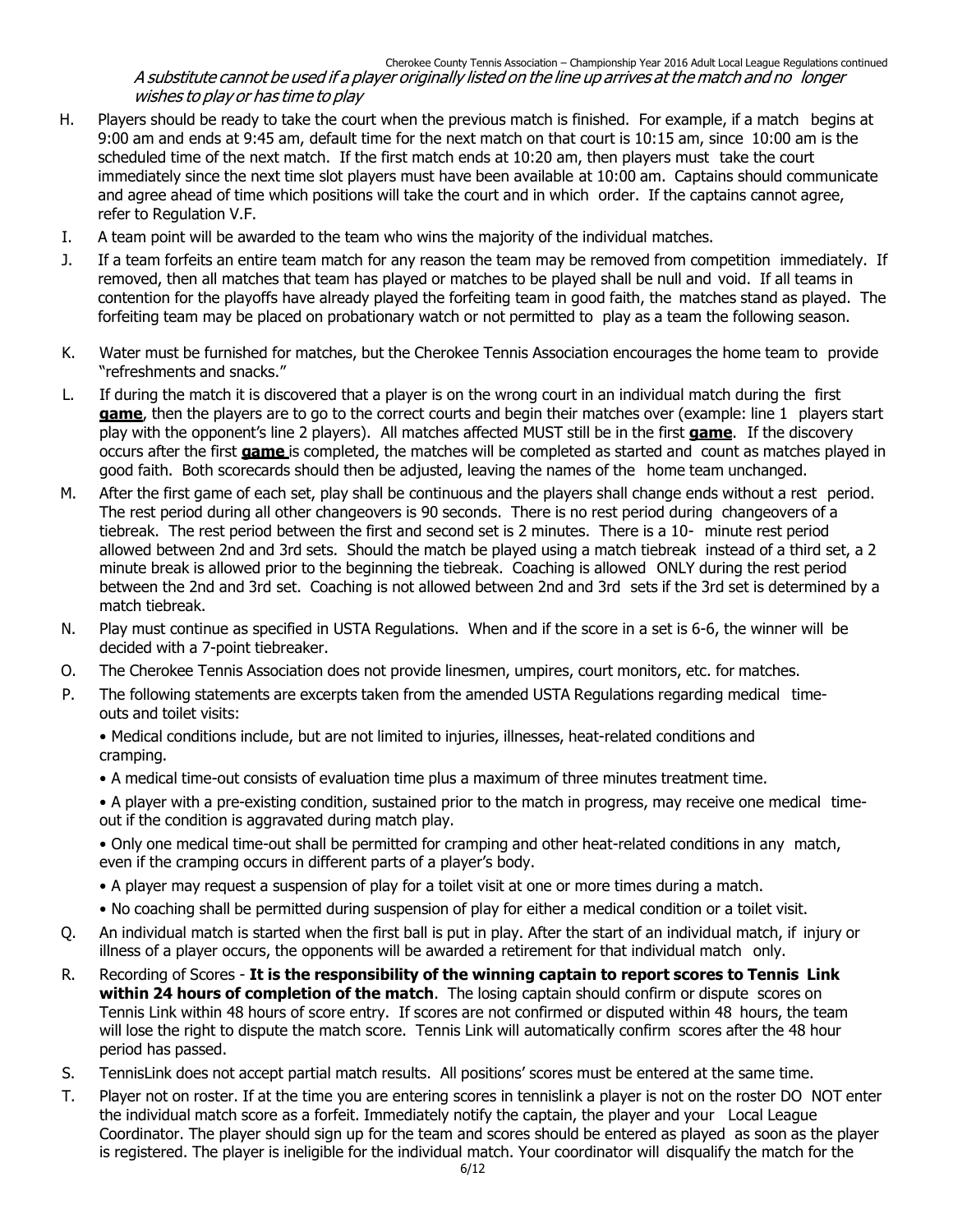Cherokee County Tennis Association – Championship Year 2016 Adult Local League Regulations continued

player that was not on the roster. In the standings, the match will count as a 6-0, 6-0 win for the opposing team. The scores will count for all players involved for ratings and number of matches played purposes.

U. If you are disputing the scorecard that has been entered, you must dispute the match via tennislink and notify your coordinator within 48 hours. After disputing the match in tennislink you are required to send an Email to your coordinator with all the details (errors or discrepancies and corrections).

#### **VII. Rescheduling**

- A. Inclement Weather
	- 1. The following weather conditions authorize the cancellation of a Cherokee County Tennis Association scheduled match: rain, lightning, or severe weather (32 degrees F or below (not wind chill) or 95 degrees F or above (not heat index), as reported by the weather channel or [www.weather.com](http://www.weather.com/) at the time of the match and at the location of the match.
	- 2. If teams have reported for play and the match is delayed or interrupted by rain, teams must wait **30 minutes** to determine if courts are playable. If courts are still not playable after **30 minutes**, teams are free to leave and reschedule unless both teams agree to wait longer. Any player may deem a court unsafe to play.
	- 3. If inclement weather occurs after play has begun, completed matches will stand as played and incomplete matches must be resumed by the same players at the exact point, game, and set that existed when play was halted. **Substitutions may be made in any individual matches that had not begun. Points awarded for defaults when the original line-up was exchanged will stand. All players involved in such defaults cannot participate in the rescheduled match.**
	- 4. **Defaults offered verbally or via email or text prior to the original match date are nullified when the full match is rescheduled due to rain or inclement weather.**
	- 5. Arrangements for make-up matches must be agreed upon within 48 hours of the original match start time. If no agreement can be reached, the match must be played no later than the make up default time (see below). Default will result if one party cannot play. Once a make-up match time has been agreed upon by both parties (different positions do not have to make up at the same place or time), that make-up **match may not be cancelled** by either party for any reason other than inclement weather. However, available players not already listed on the scorecard and/or players that have not played or received a default in that match can be substituted **into the agreed match time** if necessary.
	- 6. Try not to schedule your makeup matches on the last day to give yourself more chances to play the match.

#### **Default make up times:**

**For the Weekday women (summer):** The day before the next scheduled match, at the same time. If it rains Wednesday, it becomes Friday at 9:00 am and continues weekday to weekday at 9:00 am until completed.

**For the Weekday women (winter):** The day before the next scheduled match, at the same time. If it rains Wednesday, it becomes Friday at 9:30 am and continues weekday to weekday at 9:30 am until completed.

**For the Business Women and Men (summer):** The make-up default time is Saturday at 1:00 pm.

If it rains Saturday, it becomes Monday at 7:00 pm and continues weeknight to weeknight at 7:00 pm until completed.

**For the Business Women and Men (winter):** The make-up default time is Saturday at 6:00 pm. If it rains Saturday night, it becomes Monday at 7:00 pm and continues weeknight to weeknight at 7:00 pm until completed.

**For Mixed:** The make-up default time is Thursday at 7:00 PM. If it rains Thursday night, it becomes Monday at 7:00 pm and continues weeknight to weeknight at 7:00 pm until completed.

**For Combo Men:** The make-up default time is the following Tuesday (two days after your next match) at 7:00 PM. If it rains Tuesday night, it becomes Wednesday at 7:00 pm and continues weeknight to weeknight at 7:00 pm until completed.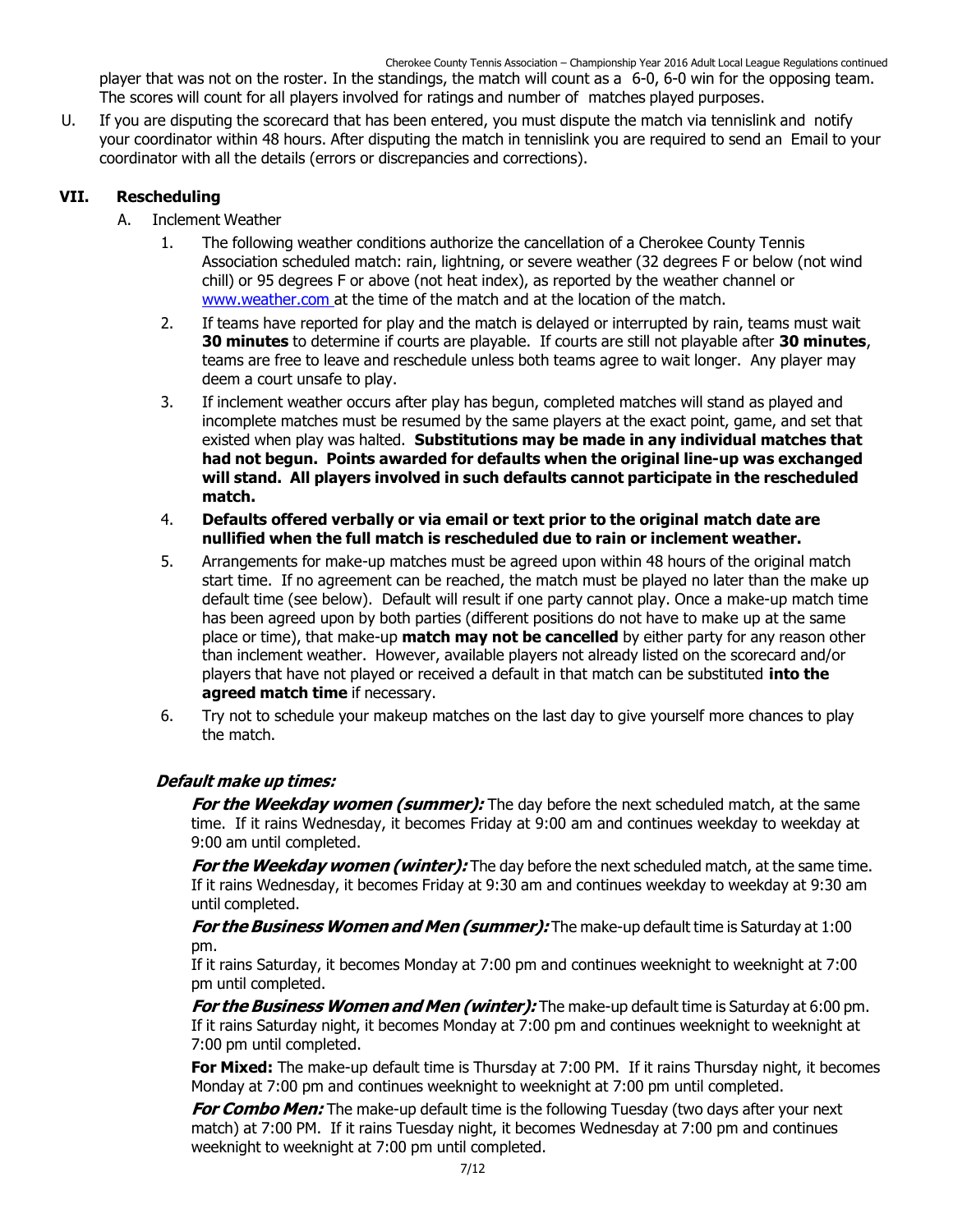**For Combo Business Women:** The make-up default time is the following Tuesday (the day after your next match) at 7:00 PM. If it rains Tuesday night, it becomes Wednesday at 7:00 pm and continues weeknight to weeknight at 7:00 pm until completed.

**For Combo Weekday Women:** The day before the next scheduled match, at the same time. If you play at 9:30 am on Wednesday, you have to be available to play on or before the following Tuesday at 9:30 am. If it rains Tuesday, it becomes Friday at 9:30 AM and continues weekday to weekday at 9:30 am until completed.

- 7. If inclement weather occurs on the final day of the regular season (and there are playoffs scheduled for the league), play must be completed within the next 2 days by your normal match time on the 2nd day, and continues day to day until weather permits the match to be played. Only the Local League Coordinator can adjust playoff dates if necessary.
- 8. If major holidays (ie: Thanksgiving, Christmas, July 4, etc.) are affecting the makeup days, contact the Local League Coordinator for possible extensions.
- B. Any Cherokee team involved in a USTA League State, Sectional or National Championship, regardless of the league, may request from their opponent consideration in rescheduling their Cherokee Tennis Association (USTA League) regular season matches prior to the originally scheduled date of the match
	- 1. A team with this concern **must** notify the coordinator and affected opponents at least two weeks prior to the scheduled Championship match to reschedule individual matches, or as soon as the conflict is known if it is less than two weeks. Opponents are required to help the opposing team in the rescheduling of any matches that will conflict. No more positions may be rescheduled than the number of players attending said championship.
	- 2. If a rescheduled date prior to the originally scheduled date cannot be agreed upon, the coordinator has the ability to extend the deadline and **with the Local League Coordinator's authorization** the match can be rescheduled using inclement weather rules.
	- 3. Any individual match rescheduled after the regularly scheduled time must include at least one player who actually played at the conflicting Championship or this match could be defaulted and awarded to the non-conflicted team.

#### **IX. Dynamic NTRP**

- A. If a player does not have a computer rating, that player will self-rate themselves in accordance with the USTA NTRP guidelines.
- B. If a self-rated (S) or Medical Appeal player is promoted from a particular level of play, the player shall cease play immediately from the NTRP level being promoted from and graduate to the next higher NTRP level. All prior matches shall stand in good faith.
- C. Captains and/or teams with 2 or more promoted players within a 12-month period may be subject to an NTRP Grievance and subsequent suspension from USTA Leagues.
- D. All players who have computer rated appeals (A), dynamic ratings (D), or Early Start dynamic ratings (E), who are subject to promotion, shall cease play immediately from the NTRP level being promoted from and graduate to the next NTRP level. All prior matches shall stand in good faith. Players not promoted by the conclusion of local league round robin play will be eligible to compete in the entire local playoff. Dynamic ratings will be calculated at the end of the local playoff to inform any promoted players if they cannot advance to the state championships. Points earned by promoted players shall stand.
- E. Players with a Year-end computer (C) rating are not subject to dynamic NTRP disqualification.
- F. Players not disqualified by conclusion of local league round robin play will be eligible to compete in entire local playoff. Dynamic ratings will be calculated at the end of the local playoff to inform any disqualified players that they may not advance to the State Championships. Points earned by disqualified players will stand.
	- 1. A player's exact rating (dynamic) must reach a predetermined level THREE times to be disqualified.
	- 2. Ratings are calculated every day. Disqualifications are determined at the national, not at the local or state level. Players will not be notified that they are nearing the level of disqualification.
- G. To generate a computer rating, a player must have played three times during that year's rating period. Defaults do not count toward computer ratings.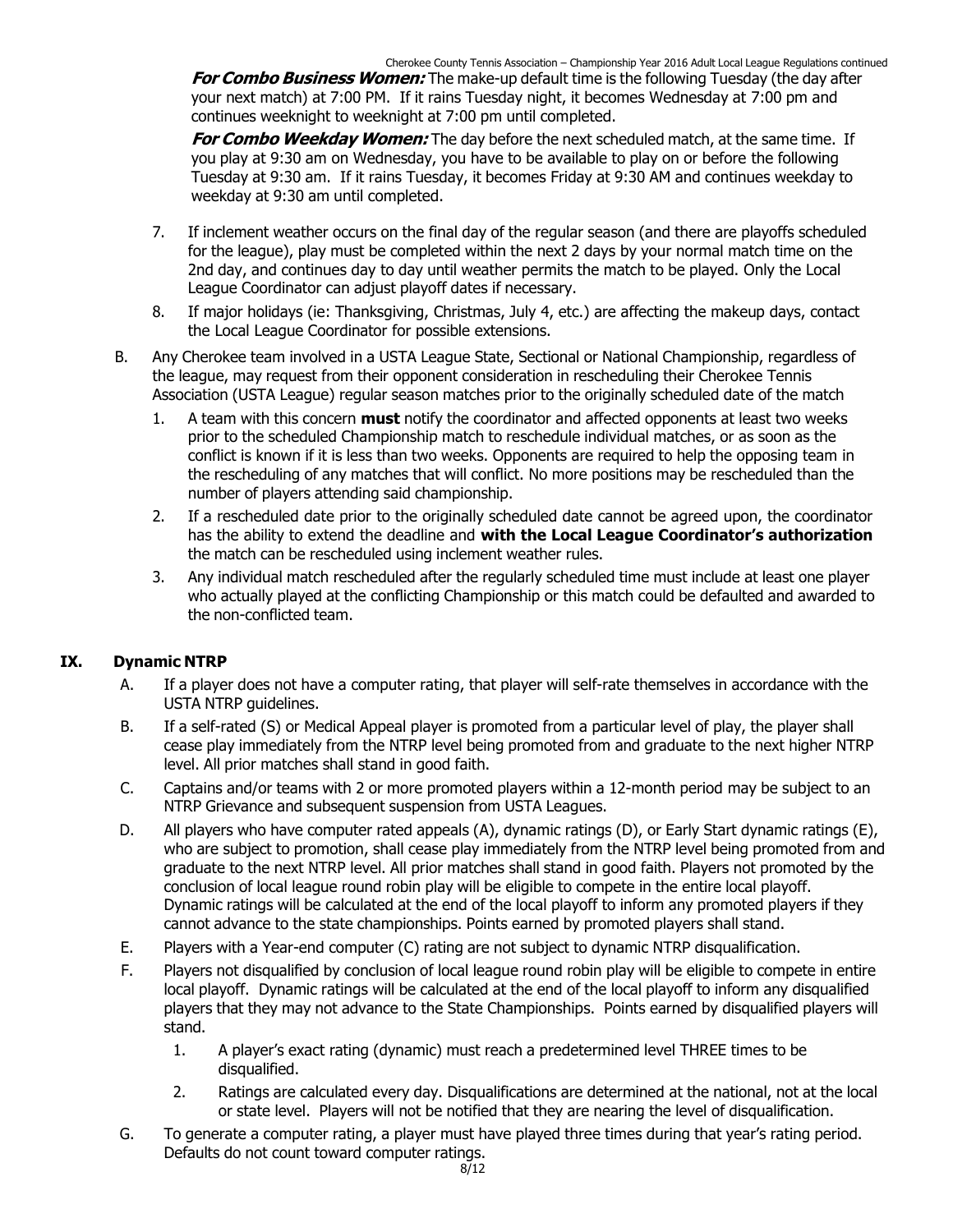#### **X. Local Scheduling & Playoffs**

- A. See the "Scheduling Guidelines" below for explanation of groupings and the number of teams who make the playoffs. When there is only one flight and multiple rounds of round robin are played there are no playoffs and the team with the most team points at the end of the season will be the winner.
- B. During the finals of a playoff or during a wildcard playoff, which includes a best  $2^{nd}$  playoff, the home team can not use clay courts, unless both teams agree.
- C. When a league playoff occurs, the team who loses in the finals will be considered the finalist  $(2^{nd}$  place team) when it comes to receiving a wildcard or berth(s).
- D. In order for a player to be eligible to play in a local playoff, that player must have played at least once during the local season. One default received by the player during local competition shall count for advancing to playoffs. A retired match shall count toward advancing for all players involved.

#### **XI. State Championships**

The team with the most team points at the end of the season will be the season league winner.

- A. The winner of the local league season (playoff winner where applicable) will progress to the State Championship. Any tie shall be broken by the first of the following procedures:
	- 1. Most number of individual matches won in the entire season.
	- 2. Head-to-Head: Winner of the head-to-head match. If teams played more than one time during the season, the team accumulating the greatest number of points in those matches will be declared the winner.
	- 3. Sets: Loser of the fewest number of sets in the entire season.
	- 4. Games: Loser of the fewest number of games in the entire season.
	- 5. A coin toss by the league coordinator in the presence of both captains.
- B. In order for a player to be eligible to progress to State Championships, that player must have played twice during the season (including league play-offs). One default received by the player during local competition shall count for advancing. A retired match shall count toward advancing for all players involved. The exception is the Southern Combo Doubles league where only one match played is required for advancing.
- C. Adult 18 & Over and Adult 40 & Over State Championship Berths, all leagues in Georgia: Men and Women
	- 1. One berth per season for a maximum of 15 teams in any given level.
	- 2. Two berths per season for a maximum of 30 teams in any given level.
	- 3. Over 30 teams, up to each additional 15 teams, an additional berth is given.
	- 4. At a given level where there is a Weekday Women's and Business Women's league, a playoff will be necessary to determine which winning team receives the berth. Unless the conditions in IX.C.5 are met.
	- 5. If the total number of teams in both, the Weekday Women's and Business Women's league should reach a minimum of 16 teams and each league has a minimum of 6 teams, the local league will receive an additional berth at the State Championships. In this case there will be no playoff to determine a single winner, and both winning teams will advance.
- D. Mixed 18 & Over and Mixed 40 & Over State Championship Berths
	- 1. One berth per season for a maximum of 15 teams in any given level.
	- 2. Two berths per season for a maximum of 30 teams in any given level.
	- 3. Up to each additional 15 teams, one more berth is given.
- E. Combo State Championship Berths
	- 1. One berth per season for a maximum of 9 teams in any given level.
	- 2. Two berths per season for a maximum of 18 teams in any given level.
	- 3. Up to each additional 9 teams, an additional berth is given.
	- 4. At a given level where there is a Weekday Women's and Business Women's league, both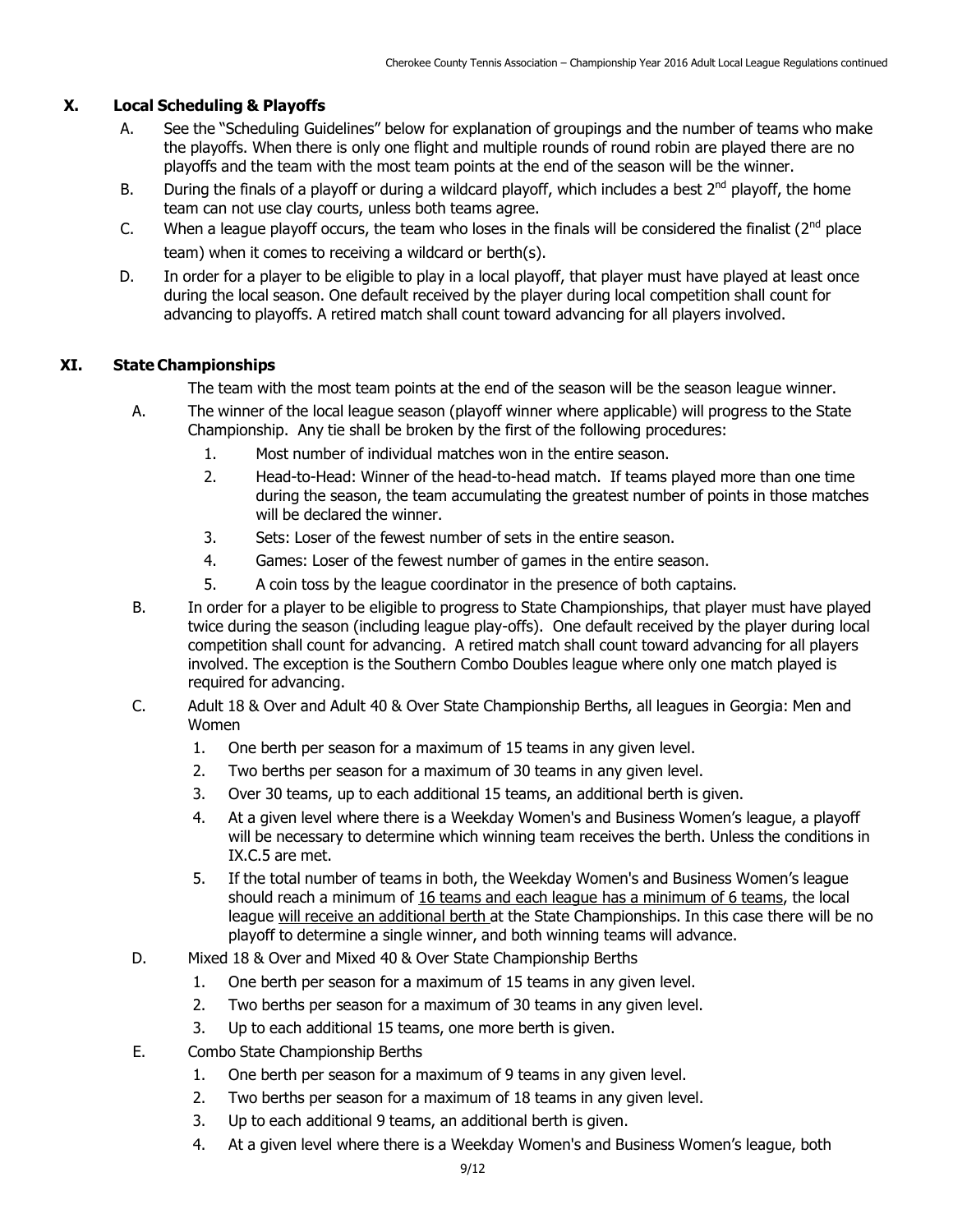Cherokee County Tennis Association – Championship Year 2016 Adult Local League Regulations continued leagues must reach a minimum of five (5) teams in order to each receive a berth. If both leagues do not have at least five (5) teams, a playoff may be necessary to determine which team receives the berth.

- F. There must be a minimum of three teams participating in one of the two seasons at a specific level to receive two berths to the State Championships. Two team leagues in both seasons will only receive one berth to the state Championships. In this case, unless the same team wins both seasons there will be a playoff to determine which team receives the berth.
- G. In the event the same team should win both seasons, that team may choose which season's roster they would like to take to the State Championship and the league shall send a second place team as the other state entrant. If the same team placed second both seasons, they may choose which season's roster they would like to take to the state championship as well. If the 2<sup>nd</sup> place teams in each season are different, they will playoff to determine a State entrant. The home team will be decided by the best winning percentage from their season's round robin. If one team declines a playoff, the other team is automatically chosen. If both 2nd place teams decline, the State playoff offer will be extended to the 3rd place teams. If the 3rd place teams in each season are different, they will playoff to determine a State entrant. Playoff teams must use the roster from their qualifying season.
- H. If a berth at the State Championship becomes available unexpectedly (late wild card, team withdrawal), that berth may be filled at the Local League Coordinator's discretion as there may be insufficient time to hold a playoff match. Teams that have specifically requested a wildcard opportunity after the last season of the championship year is finished and local winners have been decided will be the first to be considered for the wild card selection. If no team has requested a wildcard the team with the best overall record from the league season preceding the state championship will be the first to be considered. Usually when there is not enough time for a playoff the first team to commit will receive the wildcard.
- I. Individual Defaults at the State Tournament. Any team defaulting a court for any reason will be fined \$100 per court defaulted. The fine must be paid in the tournament room prior to the team's next match. If it's the team's last match of the tournament, they must pay prior to leaving. If a team does not pay the fine, a grievance will be filed against all members listed on the team information sheet, which could result in suspension from any USTA League play until the fine is paid. Any matches played during that time will be reverted to losses. The reason for this regulation is it's your team's responsibility to have players on every court at each match during a state championship. When a team defaults a line, it not only can affect the outcome of the tournament, but more importantly, it affects those players who showed up ready to play, only to find their opponents did not show.
- J. Area Leagues. The state may authorize local league play for area teams (one team at any given level with no local opponents during the entire Championship Year) from which all participating teams may progress to the State Championships. An area team MUST come from the season prior to the State Championship and the players MUST use their Year-End Rating.
- K. Area Teams. No player may participate on an Area Team if they have participated on any team at that level, in that league type, in another local league in Georgia during that championship year. All Area Teams participating in an Area League MUST compete against each other.
- L. Once a player is registered on a specific roster they may play at that level throughout all USTA State, sectional and national championships even if their rating increases prior to the championships, as long as the player is not disqualified out of that level through a dynamic promotion or NTRP Grievance Disqualification.

#### **XII. NTRP Grievances**

A NTRP grievance may be filed against a player and or a captain who commits or condones entering a selfrating **one level or more below the actual skill level of the player**. All NTRP grievances should be filed with your local league coordinator. If a NTRP grievance is filed, the player/captain needs to provide proof that this player is above two levels. All NTRP grievances are sent to the USTA Southern NTRP Grievance Committee. Decisions can be appealed to the USTA Southern NTRP Grievance Appeals Committee.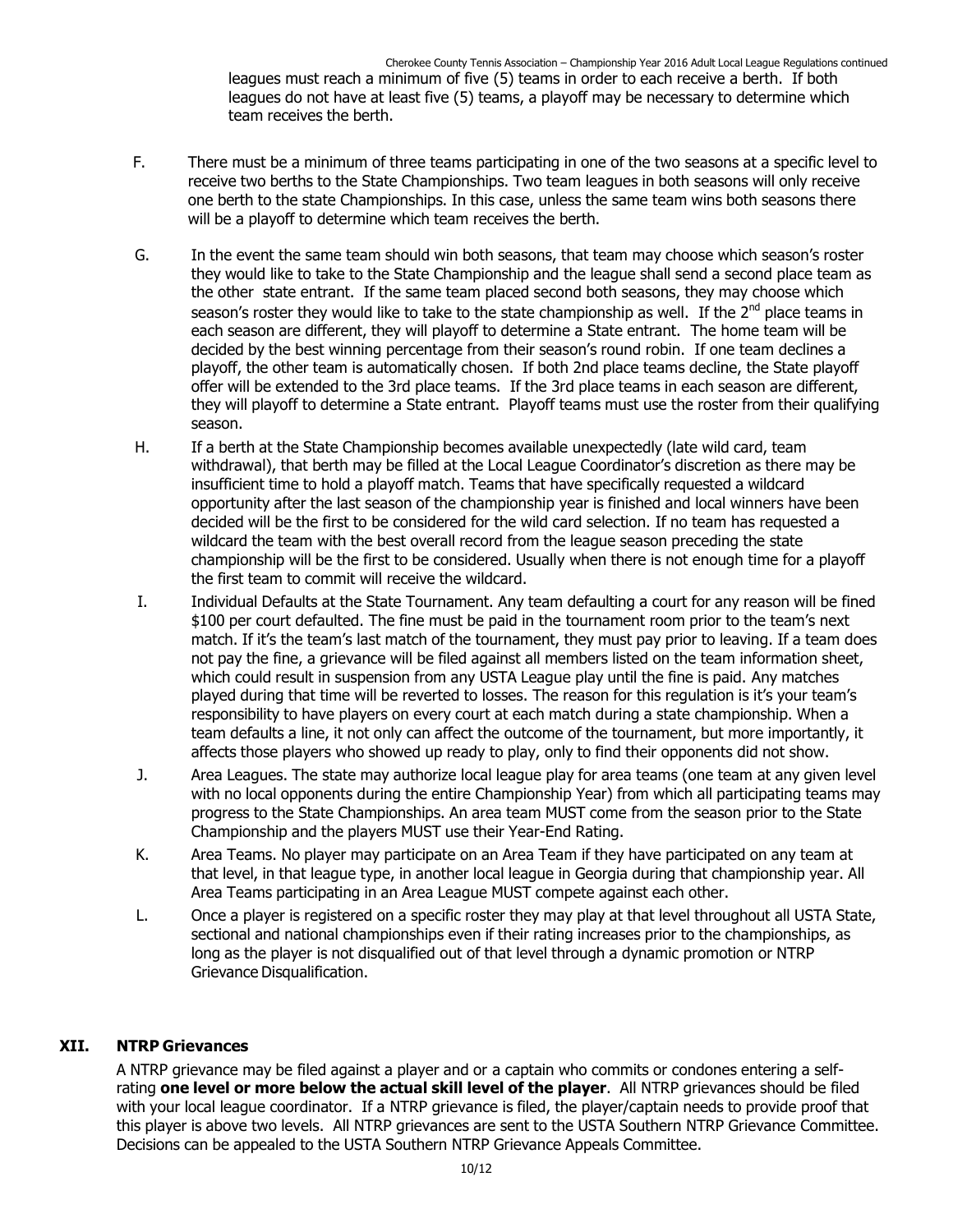#### **XIII. General Grievances**

- A. A complaint against an individual or team **may only be filed by a team captain** of the team who has competed in the match where the alleged violation occurred or by a league coordinator. All complaints alleging a violation by an individual or a team during local league competition shall be filed in writing with the local league coordinator. The complaint must be filed prior to the commencement of the next team match in that flight involving such individuals or team, or within twenty-four hours after the end of local league play, whichever occurs first.
- B. Any party to the complaint may appeal the decision of the Grievance Committee within the time fixed by the Grievance Committee in its findings.
- C. For full Grievance procedures refer to Section 3.0 of the USTA National League Regulations
- D. If unsure of procedure, contact the Local League Coordinator.

#### **XIV. COVID-19**

All players should follow the local county/state guidelines regarding the COVID-19 virus. All players should be responsible and **not play** if experiencing any symptoms or been around others who are either tested positive or been around someone who was tested positive.

Note that the make-up rules **do not** apply to players who is experiencing symptoms or tested positive. Matches will not be rescheduled or postponed due to the quarantine period. Remember to be safe to yourself and others. [https://www.usta.com/content/dam/usta/2020-pdfs/USTA\\_COVID19\\_PlayingTennisSafely-Flyer.pdf](https://www.usta.com/content/dam/usta/2020-pdfs/USTA_COVID19_PlayingTennisSafely-Flyer.pdf)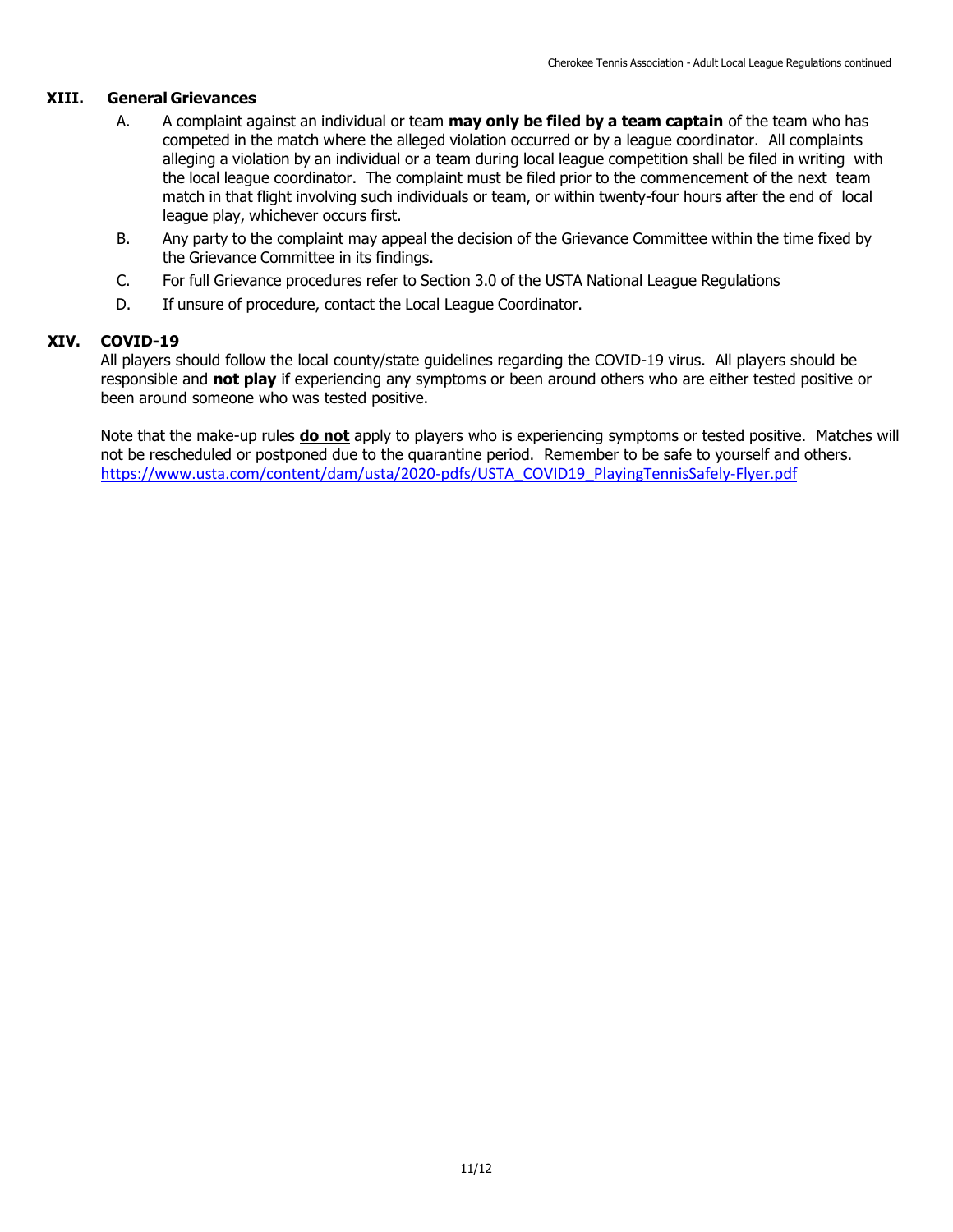#### **COMMONLY ASKED QUESTIONS**

1. If I have to default a point, where must I default?

If you know in advance of the match that you will be short players, you must default from the bottom up (3 doubles). If you do not know in advance and your players don't show up, default the position they were to play, but don't move players around on the scorecard.

2. What is the default time if someone is late to a match?

15 minutes after the scheduled time of the individual match if a court is available.

3. What do I do if my opponent wants to keep rescheduling the rainout match?

Once the rained-out match has been rescheduled, the day and time stand. The teams are expected to play that position at that time with any eligible player(s). If a team cannot play the position on the agreed rescheduled date, they default that individual match. Both captains should contact their Level Rep. with the agreed upon date and time to prevent problems.

- 4. Can we make up matches beyond the deadline day if both teams cannot play within the time period allotted? No. The only exception to this rule will be teams with USTA State, Sectional or National Championship conflicts as authorized by the Local League Coordinator.
- 5. Do we have to wait an hour for rain to stop? Yes, even for makeup matches.
- 6. Can we call the match off without showing up?

Yes, if it is obviously raining the match may be rescheduled via a phone call. Captains should keep in touch with each other concerning " iffy" weather. You must still allow for a one-hour delay of official or agreed upon start time before deciding.

- 7. If a point is defaulted to my opponent early, does a rainout allow me to play the point in a rescheduled match? Yes. Defaults given prior to the written line-up exchange are considered a courtesy and are not binding.
- 8. What happens when the home team has no lights and the match must be suspended for darkness? Use inclement weather rules – no default points may be taken.
- 9. What happens when lights go off in the middle of a match and can't be re-lit? Wait 10 minutes for lights to come back on, or if you have no control of the light switch, you must use inclement weather rules.
- 10. What happens when courts are unavailable because another league hasn't completed their matches? Players are to wait for courts.

11. What happens when the CCTA discovers a makeup match has not been scheduled and/or played by the makeup deadline?

No extension is given and no point is awarded to either team. It is recorded as a double default.

12. What if players are on the wrong court?

If it discovered that a player(s) is on the wrong court in an individual match before the first game of all matches affected has been completed, players are to go to the correct courts and begin the matches over. If the discovery occurs after the first game is completed, the matches will be completed as started and count as matches played in good faith.

- 13. What do I do when I have a question?
	- Consult your Rules and Regulations. Refer to the document provided in the captain's packet regarding who to contact.
- 14. What should I do if I think a player is not the person on the line-up?

If you have a reasonable suspicion that a person is not who they claim to be, take a picture of them and file a local grievance.